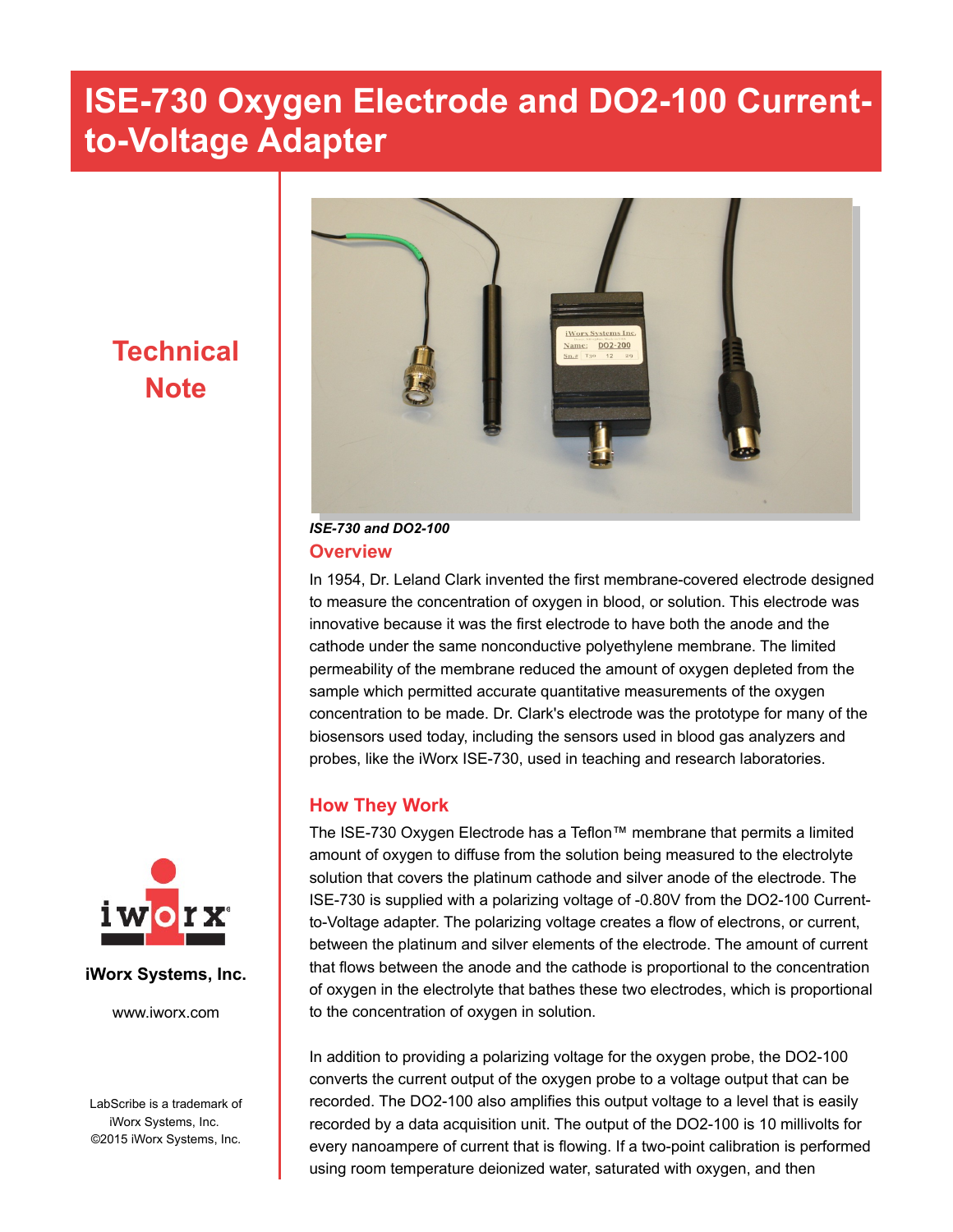deoxygenated water at the same temperature, the voltage output of the DO2-100 adapter can be related to the oxygen concentration in the chamber.

### **How to Use the ISE-730 Oxygen Electrode**

#### **Equipment Setup**

- 1) Plug the DIN8 cable into a DIN8 transducer input of an iWorx data acquisition unit or amplifier.
- 2) Attach the cable of the oxygen electrode to the BNC connector on the DO2-100 Current-to-Voltage adapter.
- 3) Place the electrode in the reaction chamber or a beaker of the solution to be measured.

#### **Calibration of the ISE-730 Oxygen Electrode**

- 1) Place a magnetic stir bar in a beaker and fill the beaker with with fresh deionized water before proceeding with the calibration procedure.
- 2) Place the electrode in the beaker and turn up the speed of the stir bar to the maximum rate that allows the stir bar to rotate evenly. If the solution in the chamber is stirred, changes in oxygen concentration reach the electrode instantaneously. If a stirrer is not used, changes in the rate of oxygen production are limited by the rate of diffusion.
- 3) Begin recording the output of the oxygen electrode. Note on the recording that the measurement is from water saturated with oxygen at room temperature. Note the room temperature.
- 4) When the trace settles down to steady baseline, record for an additional 10 seconds before going to the next step.
- 5) Replace the water in the beaker with a 0% oxygen solution, or club soda from a freshly opened container. Do not stir the liquid. Place the electrode in the liquid and immediately record the oxygen concentration in the chamber until the trace is a flat line at a lower amplitude. Note that this is the recording for a liquid depleted of oxygen at room temperature.
- 6) Stop the recording.
- 7) Determine the temperature (°C) and the barometric pressure in the lab. The oxygen concentrations in deionized water, over a short range of temperatures at 760mmHg, have been calculated and listed in Table 1. The absorption coefficients of oxygen and the vapor pressures of water at these temperatures are also listed.



**iWorx Systems, Inc.**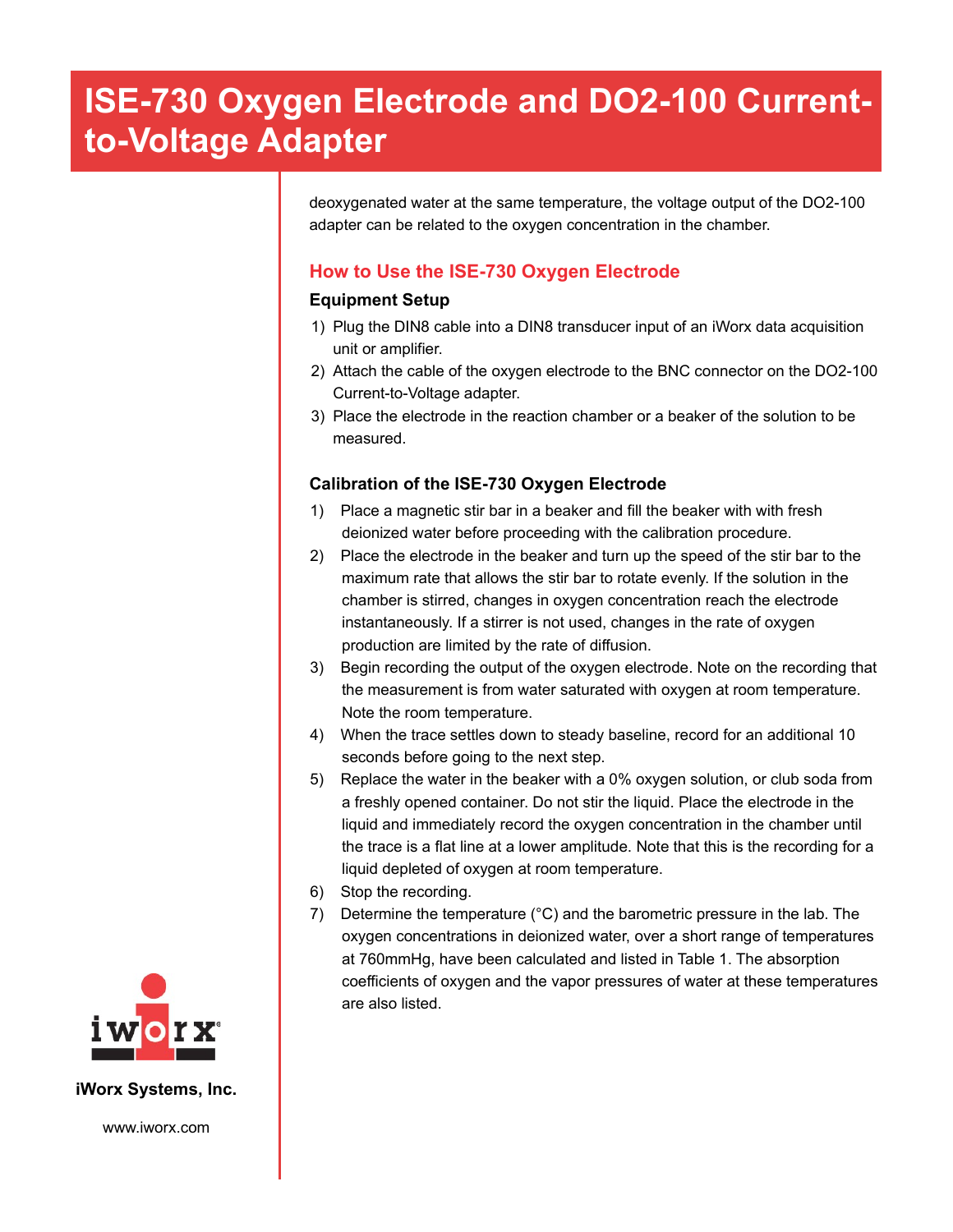8) The concentration of oxygen dissolved in deionized water, or its solubility (S), can be determined more accurately by using the following equation:

$$
S = (a/22.414) ((P-p)/P) (r\%/100)
$$

where a is the absorption coefficient of O2 at temperature, p is the vapor pressure of water at temperature, P is the barometric pressure, and r% is the percent oxygen in the air. At 26°C and 760mmHg, assuming the concentration of oxygen in air is  $21\%$ , S =  $252\mu\text{MO}2$ :

(0.02783/22.414L/mole) ((760-25.09mmHg)/760mmHg) (21/100) = 252µMO2

#### **Units Conversion**

- 1) Scroll to the beginning of the calibration data.
- 2) Use the **Display Time** icons to adjust the **Display Time** of the **Main window** to show the complete calibration data on the same window.
- 3) Click the **2-Cursor** icon on the LabScribe toolbar so that two blue cursors appear on the **Main window**.
- 4) Place **Cursor 1** on the section of data collected when the ISE-730 was in the solution of oxygen-saturated deionized water, and **Cursor 2** on the section of data collected when the electrode was in the oxygen-depleted water.
- 5) Open the channel menu by clicking on the down arrow to the left of the channel's title. Select **Units** from this menu and **Simple** from the submenu to open the **Simple Units Conversion** dialog.
- 6) In the **Simple Units Conversion** dialog window, make sure **2 point cal** is selected in the pull-down menu in the upper left corner of the window. Put check marks in the boxes next to **Apply Units to new data** and **Apply Units to all blocks**.
- 7) Notice that the voltages from the two conditions are automatically entered into the value equations. Enter the values for the two oxygen concentrations in the calibration recording in the corresponding boxes on the right side of the conversion equations. For **Cursor 1**, enter the saturated oxygen concentration taken from Table 1 or derived from the calculation. For **Cursor 2**, enter zero.
- 8) Enter the name of the units, **μM**, in the box below the values.
- 9) Click on the **OK** button to activate the units conversion.
- 10) Select **Save** in the **File** menu and type a name for the file.



**iWorx Systems, Inc.**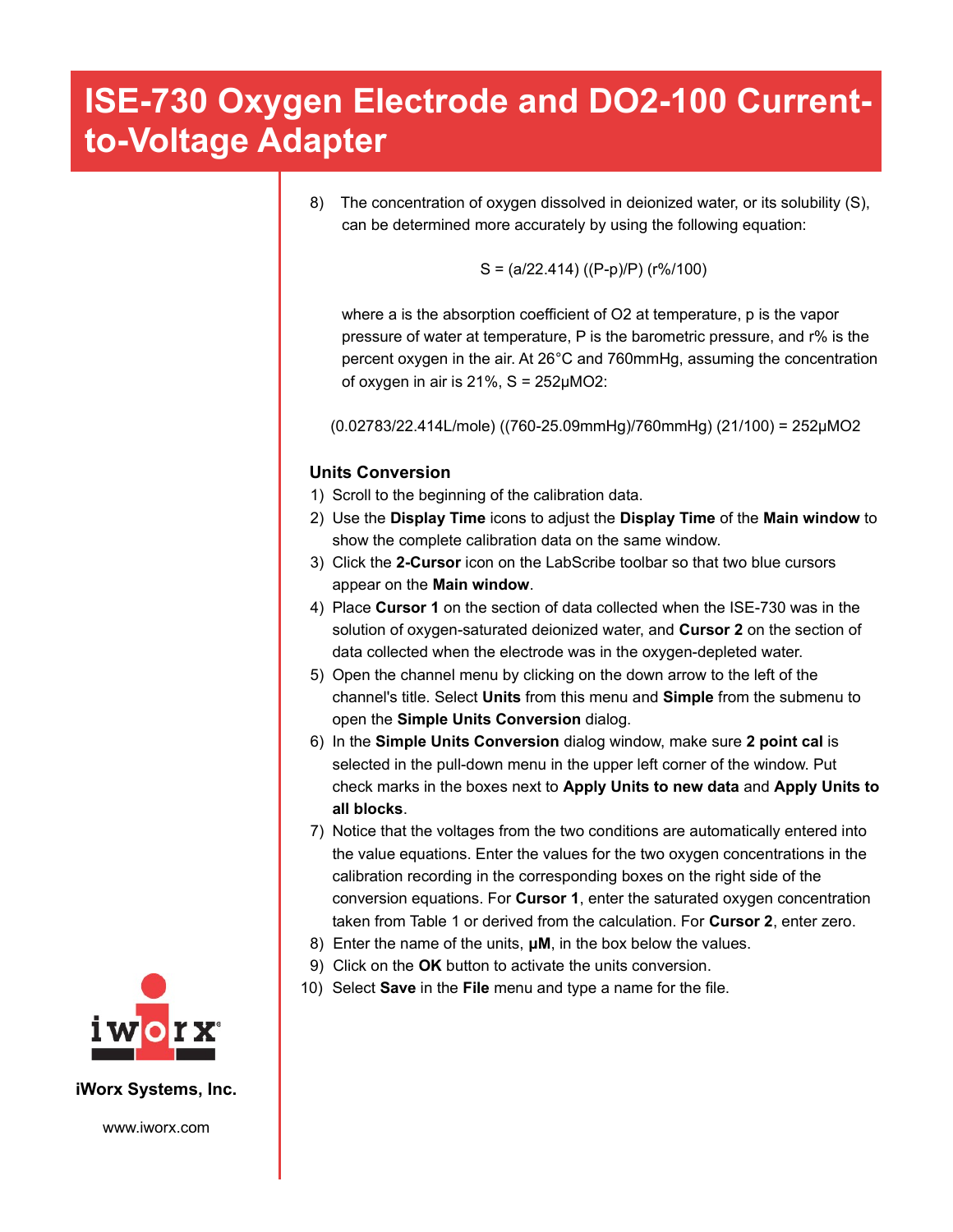#### **Table 1: Oxygen Concentration [O2] in Air-Saturated Deionized Water at 760mmHg H2O Vapor**

| Temperature $(^{\circ}C)$ O2 Absorbance | Coefficient (a) | <b>Water Vapor Pressure</b><br>$(p)$ (mmHg) | $[O2]$ ( $\mu$ M) |
|-----------------------------------------|-----------------|---------------------------------------------|-------------------|
| 20                                      | 0.03102         | 17.54                                       | 284               |
| 21                                      | 0.03044         | 18.65                                       | 278               |
| 22                                      | 0.02988         | 19.83                                       | 273               |
| 23                                      | 0.02934         | 21.07                                       | 267               |
| 24                                      | 0.02881         | 22.38                                       | 262               |
| 25                                      | 0.02831         | 23.76                                       | 257               |
| 26                                      | 0.02783         | 25.09                                       | 252               |
| 27                                      | 0.02736         | 26.74                                       | 247               |
| 28                                      | 0.02691         | 28.35                                       | 243               |
| 29                                      | 0.02649         | 30.04                                       | 238               |

### **Experiments**

LabScribe experiments using the ISE-730 Oxygen Electrode and the DO2-100 Current-to-Voltage Adapter include:

- **Experiment CM-3: Mitochondrial Respiration** (found in the **Cellular Metabolism** category of the LabScribe **Settings** menu as **Mitorespiration**)
- **Experiment CM-5: Carbon Dioxide Fixation in Intact Cells** (found in the **Cellular Metabolism** category of the LabScribe **Settings** menu as **CO2Fixation**)
- **Experiment CM-1: Oxygen Consumption and Size** (found in the **Cellular Metabolism** category of the LabScribe **Settings** menu as **O2Consumption-Size**)
- **Experiment CM-4: Photosynthesis in Isolated Thylakoids** (found in the **Cellular Metabolism** category of the LabScribe **Settings** menu as **Photosynthesis**)
- **Experiment CM-7: Oxygen Consumption and Aerobic Respiration in Goldfish** (found in the **Cellular Metabolism** category of the LabScribe **Settings** menu as **O2Consumption-AerobicResp**)
- **Experiment GB-3: Water Quality** (found in the **General Biology-Ecology** category of the LabScribe **Settings** menu as **WaterQuality**)

### **Care and Maintenance of the ISE-730 Micro-electrode**

#### **Assembly and Preparation**

- 1) Unscrew the acrylic housing with the affixed Teflon™ membrane from the oxygen electrode.
- 2) Check the level of electrolyte solution in this housing. The minimum height of electrolyte in the housing should be 6 mm.



#### **iWorx Systems, Inc.**